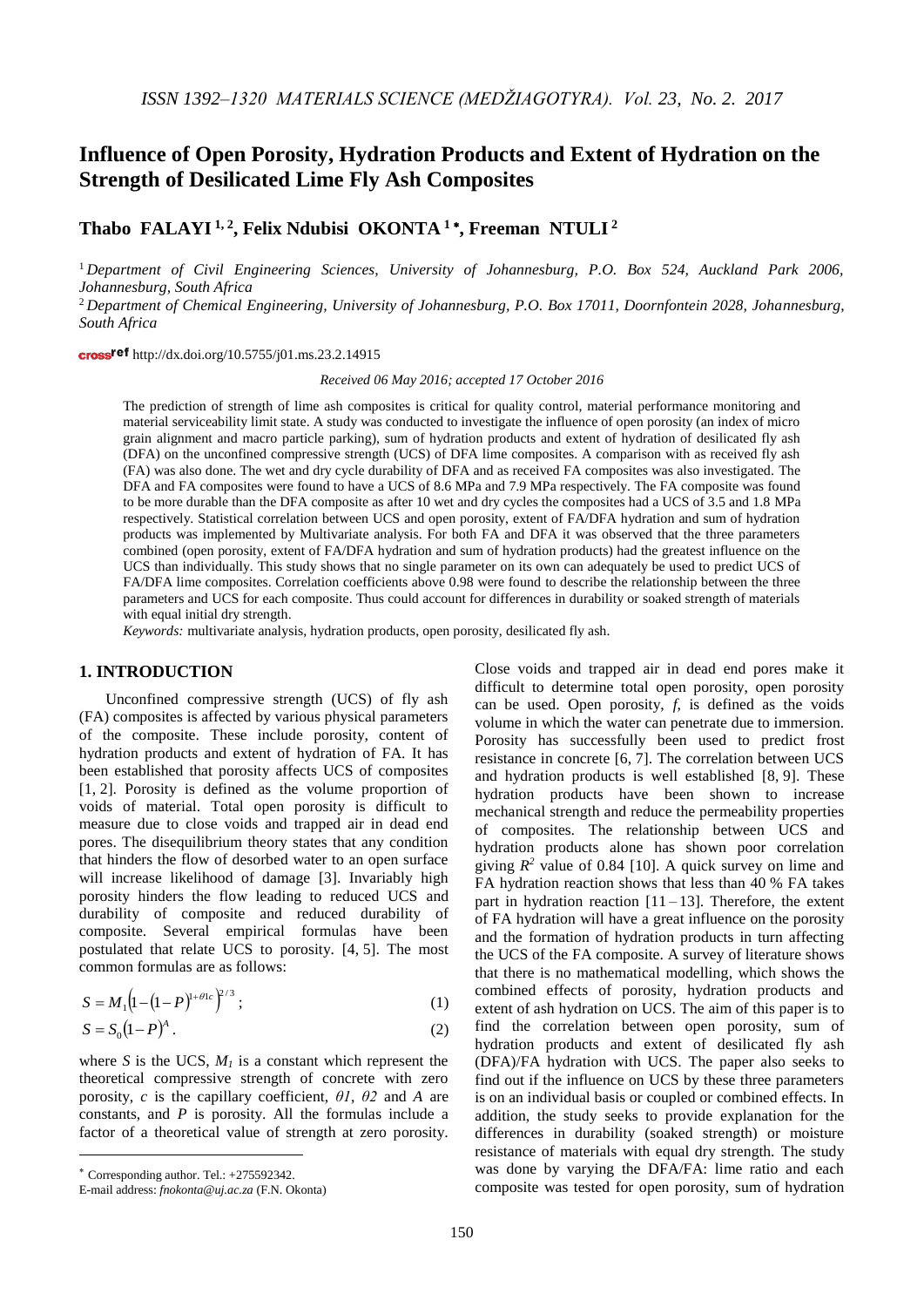products and extent of DFA/FA hydration. The model can be used to come up with combinations to reach maximum UCS. For the purposes of this study curing period and water content were kept constant. The durability of the optimum strength composite was also established using alternative wet and dry cycles.

## **2. MATERIALS AND METHODS**

The as received FA was leached for silica using KOH. The conditions were a leaching time of 6 hours, 3M KOH, 500 rpm agitation speed, 25 liquid solid (L/S) ratio and a leaching temperature of  $100^{\circ}$ C [14]. The leaching was done so as to produce potassium silicate solution which could be used for high-temperature welding with carbon arc electrodes, decorative coatings, paints, ceramic binders and as adsorbents in acid mine drainage treatment. Desilicated fly ash (DFA) was obtained through desilication of FA from the Camden power station in South Africa. Commercially available hydrated Lime was supplied by Home Builders.

Oven dry DFA and lime were dry mixed at ratios of 95:5, 90:10, 85:15, 80:20, 75:25 70:30, 65:35 and 60:40. Water was quantitatively added at 30 % of the dry solids. For each mix ratio two moulds were prepared. The mixed DFA-lime-water mixture was cast into a  $100 \times 100 \times 100$  mm<sup>3</sup> mould and pressure molded from one end using a moulding load of 5 kN. The moulding was done at maximum dry densities for each particular ratio of DFA: lime. When the mould had obtained sufficient strength it was demoulded and subsequently sealed in a plastic. Casts which showed uneven surfaces due to demoulding or pressure casting were rejected. The same procedure was repeated with FA.

The plastic sealed cast were cured for 96 h at 80 °C. After 96 h the cast were removed from the oven and allowed to cool to room temperature.

## **2.1. Strength prediction**

For each pair of cured composites the following tests were carried out.

#### **2.1.1. UCS**

UCS is the maximum load per unit area a cylindrical specimen can withhold before failing. UCS was determined in accordance with ASTM D2166. UCS was done on the cast that had no visible signs of failure and dimensions had not changed by more than 10 %. UCS was measured using a UCS machine with a loading rate of 15 kN/min. The results were an average of two casts within 10 % of each other.

#### **2.1.2. Extent of DFA hydration**

The extent DFA hydration represent the percentage of DFA/FA which takes part in the hydration reactions with lime. A modified picric acid methanol method was used [11]. 1 g of DFA: lime composite was accurately weighed into a teflon beaker. A picric acid-methanol solution  $(9 \text{ g} : 60 \text{ ml})$ was added to the composite material. The mixture was stirred for 15 min and subsequently 40 ml of deionised water was added and stirring was continued for another 45 min. The mixture was immediately filtered using ashless filter paper. The ash-less filter paper and the residue were washed with methanol until the filtrate appeared colourless and they were further washed with 300 ml of deionized water at 60˚C. The residue and ashless filter paper were ignited in an electric furnace at 950˚C for 60 min. The % reacted DFA was calculated using Eq. 3:

$$
Y = \left(1 - \left(\frac{S}{P_f}F\right)\right) * 100\,,\tag{3}
$$

where *S* is the residue per gram of the composite,  $P_f$  is the % DFA in the composite, *F* is the residue for pure DFA. The same procedure was repeated with FA.

## **2.1.3. Open porosity**

A modified ASTM C373-14a was used to determine open porosity. Composites of DFA:Lime were cured at 80 °C for 96 h. After curing, their mass was recorded. The composites were soaked in water for 24 h. 24 h had been determined as the time when an increase in mass of wet cast was less than 1 %. After 24 h the composites were removed from water and visible water on the composite was wiped using soft cloth. The wet composites were weighed within 5 min of being removed from water. Open porosity, f, was calculated as

$$
f = \frac{W_s - W_d}{V \alpha}, \qquad (4)
$$

where *Ws* is the mass of the soaked composite, *W<sup>d</sup>* was the mass of the dry composite, *V* was the volume of the composite and *α* was the density of water. The same procedure was repeated with FA.

#### **2.1.4. Sum of hydration product (SH)**

SH was the total percentage of hydration products in each composite as determined by XRD. The SH were found to be calcium silicate hydrate and tricalcium aluminate hydrate for DFA composite and calcium aluminate silicate hydrate and calcium silicate hydrate for FA composites.

## **2.2. Statistical analysis**

A SigmaXL 6.0 workbook was used to perform multivariate analysis between UCS and porosity (*f*), sum of hydration products (SH) and extent of hydration of DFA (Ext).

#### **2.3. Linear shrinkage**

TMH 1 method A4 (South African standard) was used to determine linear shrinkage of the cured 70:30 DFA composite. This was also repeated with the 80:20 FA composite.

## **2.4. Durability (wet and dry cycles)**

A modified ASTM D559 03 method was used. The cured 70:30 DFA:lime composite was subjected to alternating 24 h soak followed by 24 h drying at 71 °C (this constituting one cycle). A total of 10 cycles were performed on the composites. The above method was repeated for the 80:20 FA:lime composite.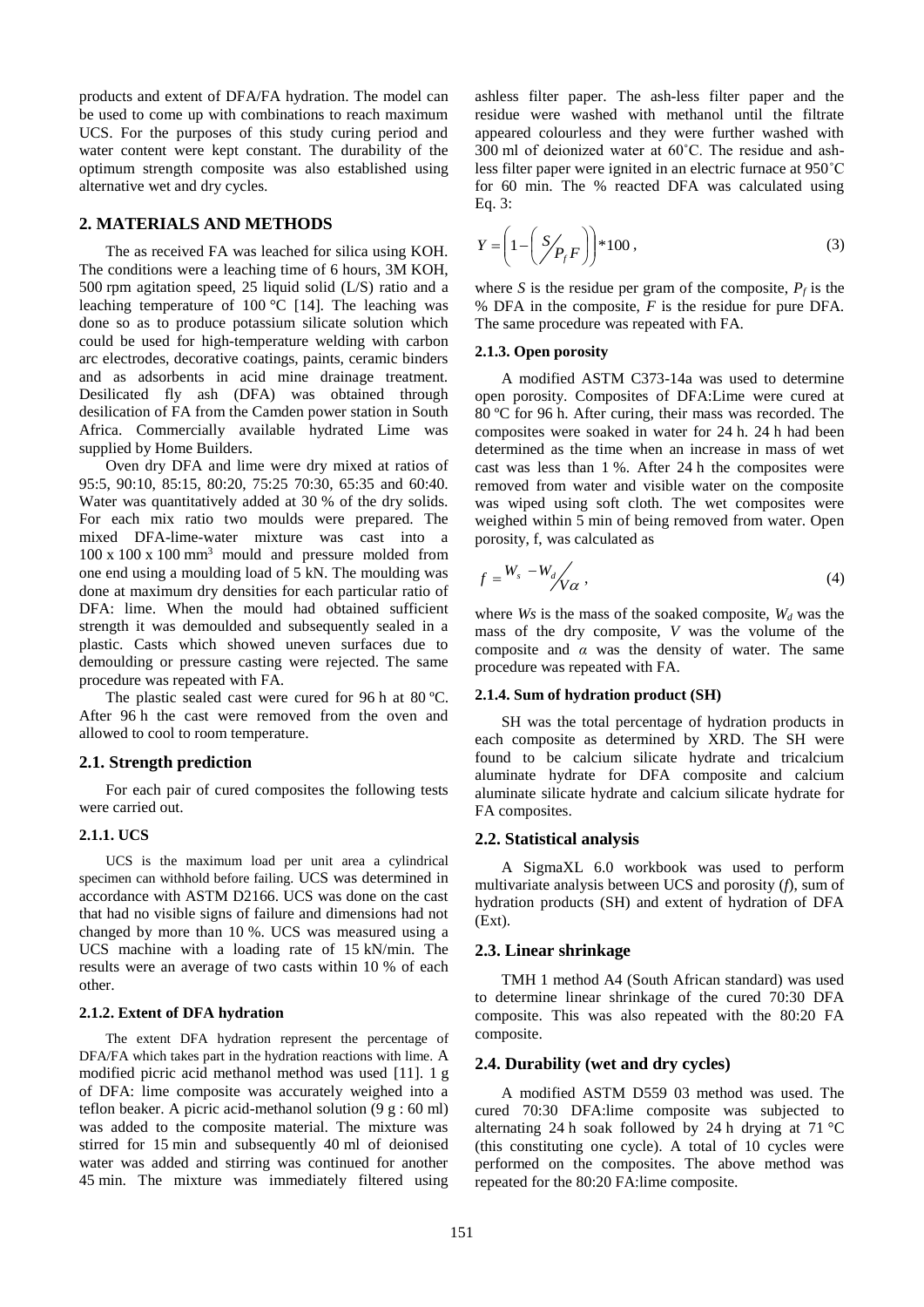

**Fig. 1.** XRD patterns of FA and DFA composites. P: Philipsite K, M: Mullite, Q: Quartz, L: CaO, CS: Calcium silicate hydrate, CA: tricalcium aluminate hydrate, CASH: Calcium aluminium silicate hydrate, H: Haematite

## **3. RESULTS AND DISCUSSION**

## **3.1. XRD analysis of DFA and FA lime composite**

Fig. 1 shows the DFA/FA and Lime composites XRD analysis. The major difference between DFA and FA is the presence of zeolite Philipsite K in DFA. The zeolite was formed during the silica leaching from FA. The hydration products of DFA are tricalcium aluminate and calcium silicate whilst the hydration products for FA were calcium silicate and calcium aluminium silicate hydrate. Zeolites are recognised as supplementary cementitious material in concrete and hence the higher strength of DFA paste [15] (Table 1 and Table 4).

**Table 1.** Variation in properties of DFA composites with lime content

| DFA: Lime | UCS, MPa |       | SН   | Ext  |
|-----------|----------|-------|------|------|
| 95:5      | 0.7      | 0.357 | 0.08 | 0.15 |
| 95:5      | 0.8      | 0.385 | 0.08 | 0.15 |
| 90:10     | 3.8      | 0.303 | 0.12 | 0.20 |
| 90:10     | 3.9      | 0.301 | 0.13 | 0.23 |
| 85:15     | 3.9      | 0.298 | 0.13 | 0.24 |
| 85:15     | 4.0      | 0.295 | 0.14 | 0.24 |
| 80:20     | 7.9      | 0.291 | 0.21 | 0.34 |
| 80:20     | 7.7      | 0.281 | 0.21 | 0.36 |
| 75:25     | 7.9      | 0.275 | 0.22 | 0.36 |
| 75:25     | 8.1      | 0.275 | 0.25 | 0.34 |
| 70:30     | 8.7      | 0.260 | 0.28 | 0.35 |
| 70:30     | 9.2      | 0.240 | 0.29 | 0.36 |
| 65:35     | 7.1      | 0.299 | 0.22 | 0.34 |
| 65:35     | 7.2      | 0.302 | 0.22 | 0.36 |
| 60:40     | 6.5      | 0.312 | 0.21 | 0.34 |
| 60:40     | 6.4      | 0.319 | 0.21 | 0.34 |

#### **3.2. Strength prediction using DFA**

Table 1 shows the variation of UCS with open porosity, sum of hydration products and DFA extent of hydration. There was an increase in UCS as the lime

content increased from 5 to 30 %. The 70:30 DFA:lime composite was found to have the highest UCS and therefore was taken to be the optimum. There was a 24.4 % drop in UCS for the 60:40 compared to the 70:30 DFA:lime combination. This can be explained by noting that lime was in excess at a ratio 60:40. Excess lime does not participate in hydration reactions thereby it ends up as weak filler which reduces the strength of the composite. The increase in UCS was also accompanied by a decrease in open porosity and an increase in the extent of DFA hydration and hydration products. There was a decrease in porosity as the lime content increased up to 30 %, this was also associated with the increase in UCS. This was mainly due to increase in contact as porosity decreased [16, 17]. The increase in porosity at 35 and 40 % lime is due to less packing of the material.

There was an increase in the extent of DFA hydration with an increase in lime due to increase in available lime for hydration [12].

A multivariate analysis was conducted to evaluate the degree of the correlation between UCS and open porosity, sum of hydration products and extent of DFA hydration.

#### **3.2.1. Multivariate analysis**

Table 2 shows the multivariate analysis.

**Table 2.** Multivariate Analysis

| Correlation between      | $\mathbb{R}^2$ value |
|--------------------------|----------------------|
| UCS and $f$              | 0.6974               |
| UCS and $f$ and SH       | 0.9484               |
| UCS and $f$ , SH and Ext | 0.9825               |

From Table 2 it can be shown that there was a high correlation between UCS and the three other parameters combined. This therefore proves that the development of strength in DFA lime composite is highly dependent on the open porosity of the composite, the sum of hydration products and the extent of hydration of DFA. These results are significant in that it is for the first time that the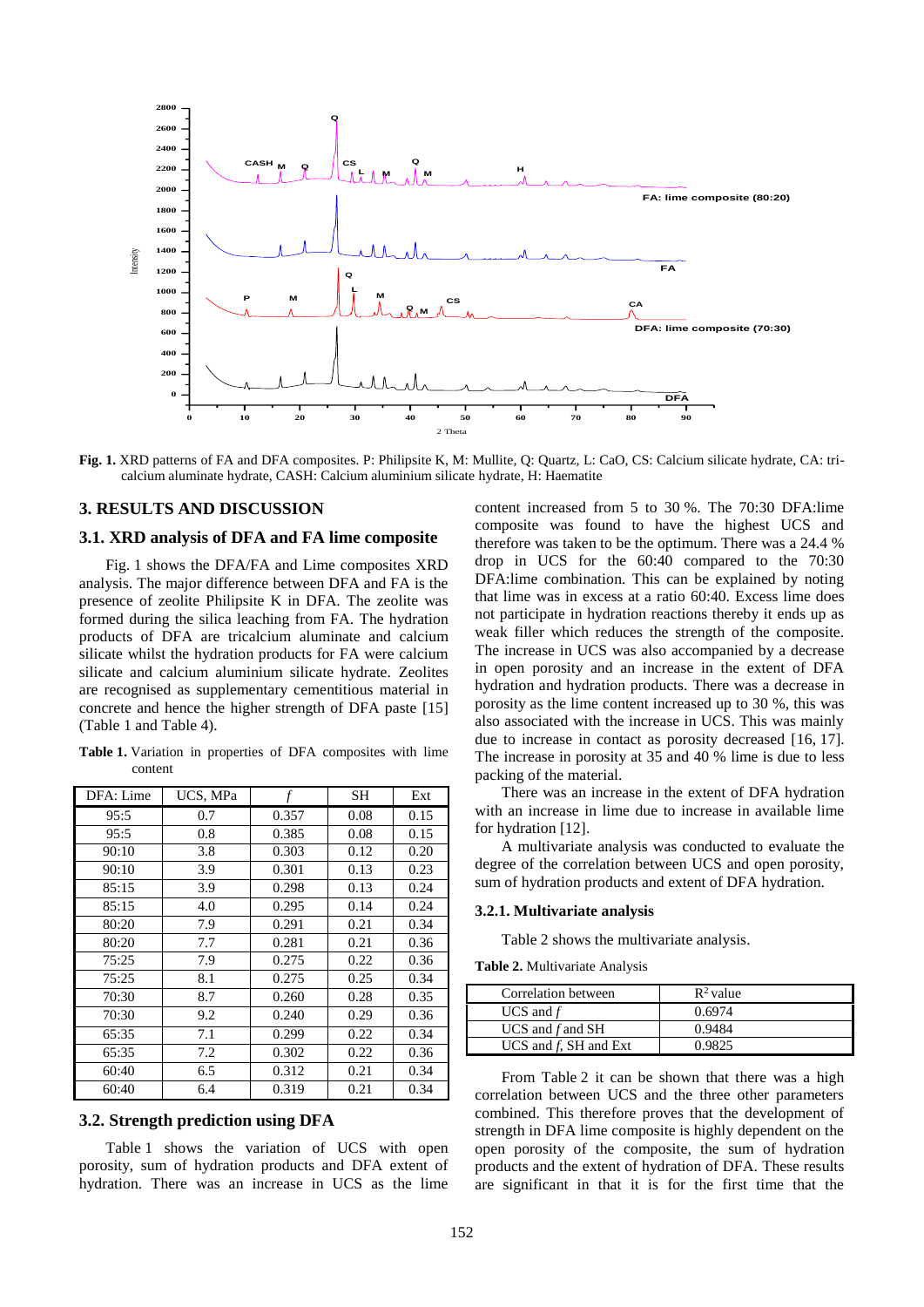combined effect of porosity, SH and extent of DFA reaction is presented giving us a better understanding on the effect of these parameters on UCS. The model for prediction of strength was found to be as follows,

$$
UCS = 3.491 - 17.104 f + 13.512 SH + 16.90 Ext.
$$
 (5)

Statistical analysis of the model showed the model was sound as Durbin-Watson statistic was found to be 1.8 which is close to 2 showing that the residuals were not auto-correlated. This was further proved by the normal probability plot of regular residuals. Fig. 2 shows the normal probability plot.



**Fig. 2.** Residuals normal probability plot

The residuals were centred on the mean showing no bias in the model.

## **3.2.2. Linear shrinkage**

Linear shrinkage of samples that were prepared at the liquid limit were found to be 5.8 %. High shrinkage may cause excessive warpage and thereby may induce cracking which causes deleterious effect on structures. The linear shrinkage of the DFA composite was found to be within acceptable levels.

### **3.2.3. Durability using wet and dry cycles**

Fig. 3 shows the variation in UCS with number of cycles of the DFA: lime composite (70:30).



**Fig. 3.** Variation of UCS with number of cycles

After 1 cycle there was a gradual decrease in the UCS of the composite. After 8 cycles the composite failed as its UCS was below 3.5 which is the minimum UCS required by the South African Building council for non-facing plastered brick [16]. The decrease in UCS was also accompanied by the increase in open porosity of the composites, which was a result of water ingress during soaking. Table 3 shows the variation in porosity with the number of cycles. The 70:30 DFA: lime composite was taken as the optimum. Similar UCS, open porosity, extent of FA hydration trends to those of DFA were noticed.

**Table 3.** Variation in DFA porosity with number of cycles

| Cycle | Ave porosity |
|-------|--------------|
|       | 0.25         |
|       | 0.24         |
|       | 0.27         |
|       | 0.27         |
|       | 0.29         |

#### **3.3. Strength prediction using FA**

Table 4 shows the variation of UCS with open porosity, sum of hydration products and FA extent of reaction. The increase in UCS was accompanied by decrease in porosity, increase in SH and extent of FA reaction [12, 16, 17]. A multivariate analysis was conducted to evaluate the degree of correlation between UCS and open porosity, sum of hydration products and extent of FA hydration*.* Table 5 shows the multivariate analysis

**Table 4.** Variation in properties of FA composites with lime content

| DFA: Lime | UCS, MPa | f     | SН   | Ext  |
|-----------|----------|-------|------|------|
| 95:5      | 0.5      | 0.361 | 0.1  | 0.16 |
| 95:5      | 0.4      | 0.368 | 0.1  | 0.17 |
| 90:10     | 2.8      | 0.348 | 0.13 | 0.28 |
| 90:10     | 2.9      | 0.354 | 0.13 | 0.28 |
| 85:15     | 3.8      | 0.313 | 0.24 | 0.29 |
| 85:15     | 4.1      | 0.324 | 0.24 | 0.29 |
| 80:20     | 7.9      | 0.301 | 0.33 | 0.38 |
| 80:20     | 7.8      | 0.308 | 0.33 | 0.38 |
| 75:25     | 6.4      | 0.314 | 0.28 | 0.38 |
| 75:25     | 6.6      | 0.318 | 0.28 | 0.38 |
| 70:30     | 6.2      | 0.329 | 0.27 | 0.32 |
| 70:30     | 6.4      | 0.328 | 0.27 | 0.32 |

**Table 5.** Multivariate analysis

| Correlation between      | $\mathbb{R}^2$ value |
|--------------------------|----------------------|
| UCS and $f$              | 0.7752               |
| UCS and $f$ and SH       | 0.9196               |
| UCS and $f$ , SH and Ext | 0.9817               |

From Table 5 it can be shown that there was a high correlation between UCS and the three other parameters combined. This validates that open porosity of the cast, the sum of hydration products and the extent of hydration of FA have a high impact on FA lime composites. The model for prediction of strength was found to be as follows,

$$
UCS = -25.082 + 54.247 f + 28.284 SH + 19.979 Ext . (6)
$$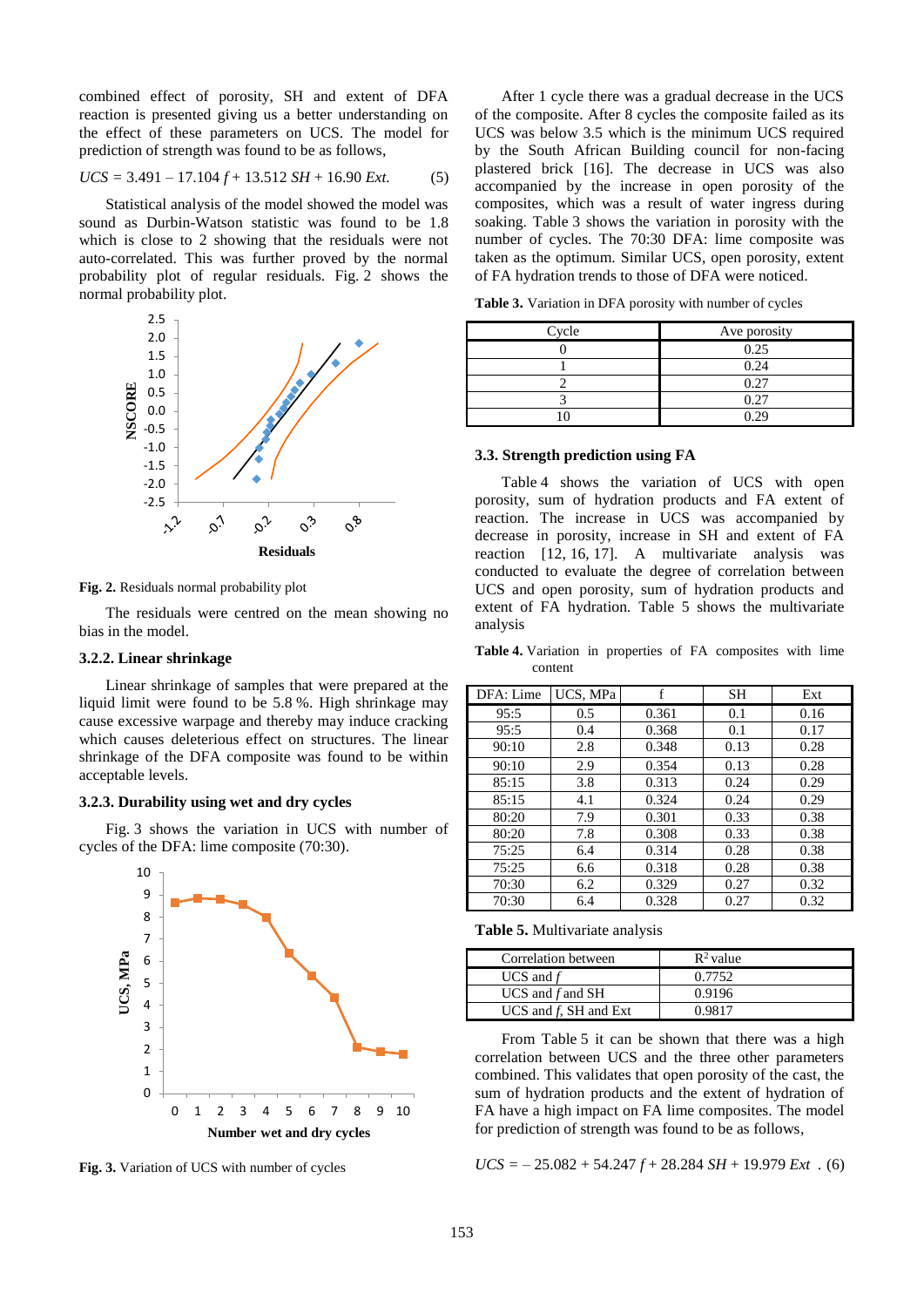Statistical analysis of the model showed the model was sound as Durbin-Watson statistic was found to be 2.3 which is close to 2 showing that the residuals were not auto-correlated. This was further proved by the normal probability plot of regular residuals. Fig. 4 shows the normal probability plot. The residuals were centred on the mean showing no bias in the model. This therefore means the UCS prediction model is sound.



**Fig. 4.** Residuals normal probability plot

## **3.3.1. Linear shrinkage**

Linear shrinkage of samples that were prepared at the liquid limit was found to be 6.2 %. The linear shrinkage of the FA composite was found to be within acceptable levels.

#### **3.3.2. Durability using wet and dry cycles**

Fig. 5 shows the variation in UCS with number of cycles FA: lime composite (80:20).



**Fig. 5.** Variation of UCS with number of cycles

There was a 34 % drop in UCS after the fourth cycle. Although 4 cycles of rainfall and dry weather in some part of the world may be considered extreme, extreme weather patterns are common in most tropical and semi-arid regions and thus design criterion for the use of the materials in tropical environment must take cognizance of the observed reduction in strength. After 10 cycles the UCS of the composite was found to be 3.5 MPa. Although this value was within requirements for UCS for non-facing bricks using the South African Burnt masonry standard [16], the major deduction is the likelihood of significant strength reduction from long term exposure to moisture. Table 6 shows the variation in porosity with the number of cycles for FA lime composite.

The gradual decrease in UCS (Fig. 5) was accompanied with the gradual increase in porosity as the number of cycles increased.

**Table 6.** Variation in FA composite porosity with number of cycles

| Cycle    | Ave porosity |
|----------|--------------|
|          | 0.30         |
|          | 0.29         |
|          | 0.29         |
|          | 0.29         |
| $\Omega$ | 0.34         |

## **4. CONCLUSIONS**

The 70:30 DFA: lime composite had a UCS of 8.6 MPa whereas the 80:20 FA: lime composite had a UCS of 7.9 MPa. Both composites showed that there was an increase in UCS with an increase in extent of DFA/FA hydration, sum of hydration products and decrease in open porosity. The UCS of both composites was influenced by the combined effects of open porosity, sum of hydration products and extent of DFA/FA hydration. A correlation coefficient of above 0.98 was found for both composite together with a Durbin-Watson statistic close to 2 showing that the residuals were not autocorrected. This showed the models were sound. The decrease in UCS with increase in wet and dry cycles for both composite was accompanied with increase in open porosity. FA lime composites were more durable than the DFA composite due to more available silica to taking part in hydration reaction in FA. It is common practice in composite material analysis to relate strength development to either porosity or hydration products only. The results however indicate that process component (extent of DFA/FA hydration and sum of hydration products) and structure (open porosity) are critical for strength prediction, as well as provide the micro mechanical basis for the difference in durability or soaked strength of materials with equal dry strength.

## *Acknowledgements*

The results presented in this document are part of the doctoral thesis of Mr Thabo Falayi. The authors would like to thank the University Research Council of the University of Johannesburg for their financial support. The authors are also thankful to the National Research Foundation of South Africa for providing a bursary for the student.

#### **REFERENCES**

- 1. **Wang, J.C.** Young's Modulus of Porous Materials: Part 2. Young's Modulus of Porous Alumina with Changing Pore Structures *Journal of Materials Science* 19 1984: pp. 809 – 814.
- 2. **Phani, K.K., Niyogi, S.K.** Young Modulus of Porous Brittle Solids *Journal of Materials Science* 22 1987: pp. 257 – 63.
- 3. **Mensinga, P.** Determining the Critical Degree of Saturation of Brick Using Frost Dilatometry. Master of Applied